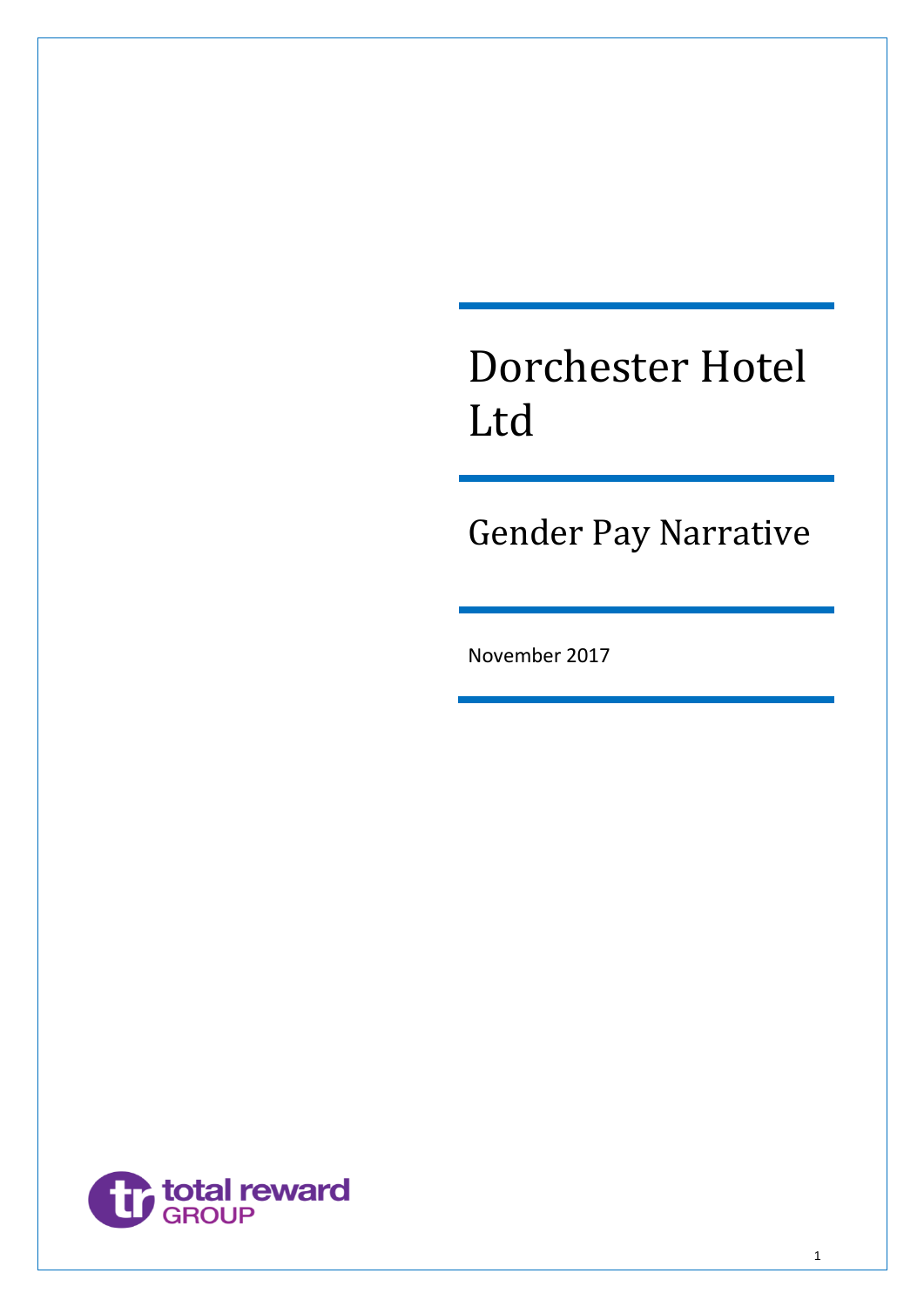# **Table of Contents**

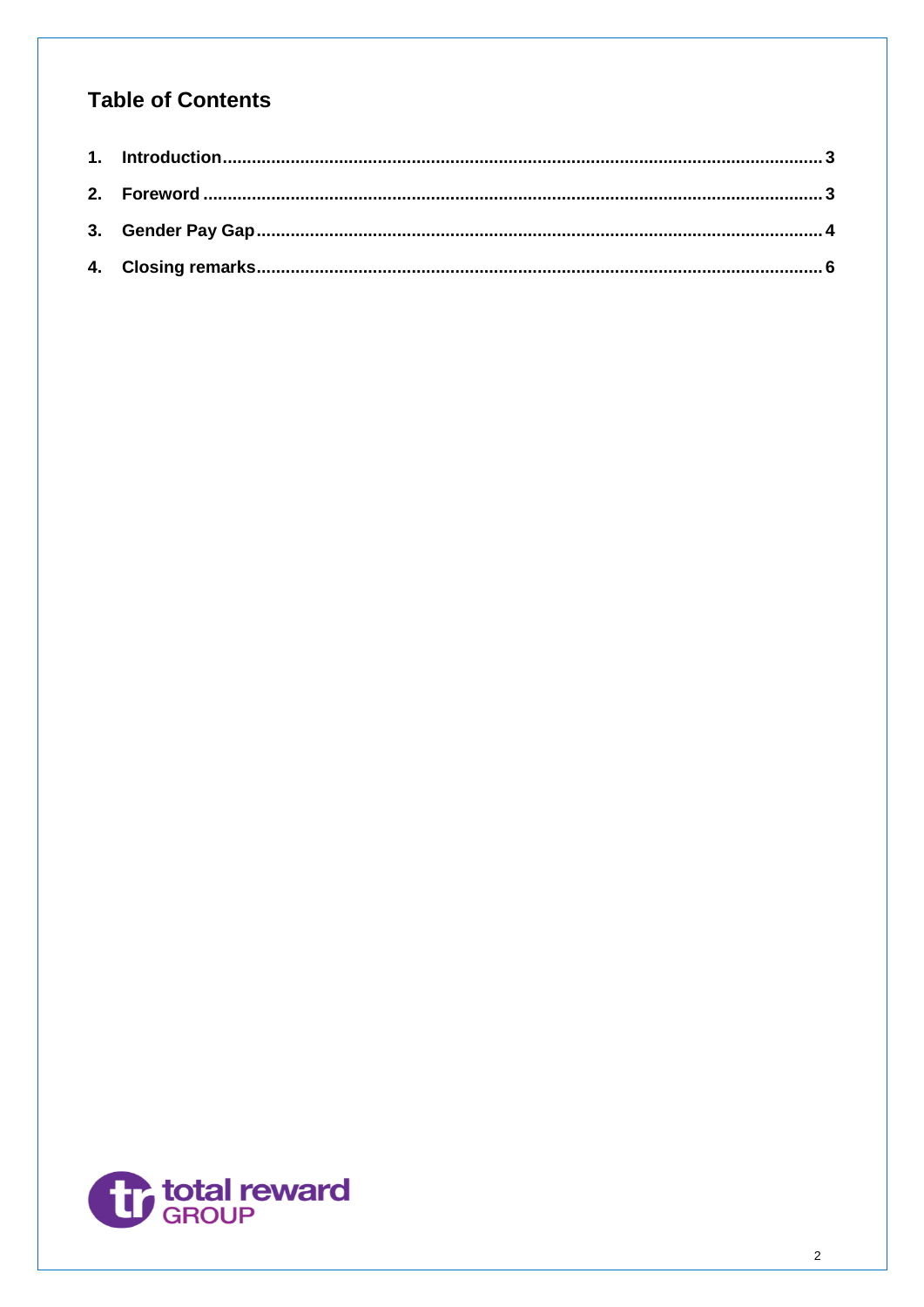#### <span id="page-2-0"></span>**1. Introduction**

In light of the recent Government Regulations regarding Mandatory Gender Pay Gap Reporting, Total Reward Group have been tasked with writing the Gender Pay Narrative to support the gender pay gap reporting requirements for Dorchester Hotels Ltd as of the 5<sup>th</sup> of April 2017 snapshot date.

#### <span id="page-2-1"></span>**2. Foreword**

As a business we have a passion for excellence and innovation, honouring the individuality and heritage of our iconic hotels. Everything we do, from our financial disciplines to our human resource policies, is focused on that aspiration.

Our business comprises three key areas: The Dorchester, 45 Park Lane and the regional office which supports our London hotels.

We care for our people and recognise that they are our greatest asset. We want to ensure our workforce is diverse and inclusive and our culture continues to be open, fair and inclusive. We are committed to building a company which people want to work for and where they feel welcomed regardless of their ethnicity, gender, age, disability, religion or sexual orientation. We aim to attract, develop and retain the best talent available.

We recognise the implementation of mandatory gender pay gap reporting is an important step in terms of progression and transparency to encourage greater equality of opportunity for women in work.

Our Gender Pay Gap Report suggests that we have areas where we can do more to support gender equality and by scrutinising the detail to understand the reasons behind the high level numbers, we can build a plan of action which builds on and improves programmes and activities already in place.

We have a mean gender pay gap of 15% favouring males and a median gender pay gap of 7% favouring males, which, on a positive note, are both below the national average and median figures as reported by the Office of National Statistics, 2017.

To help improve our pay gap, we will continue to provide access to training and development opportunities to encourage and promote progression into more senior roles. We continue to ensure our HR policies encourage and support flexible working within the organisation. Our HR team actively supports our diversity message across the organisation by positively influencing and challenging our hiring managers to ensure they recognise how their individual behaviours and actions impact our overall ability to create an open, fair and inclusive workplace culture.

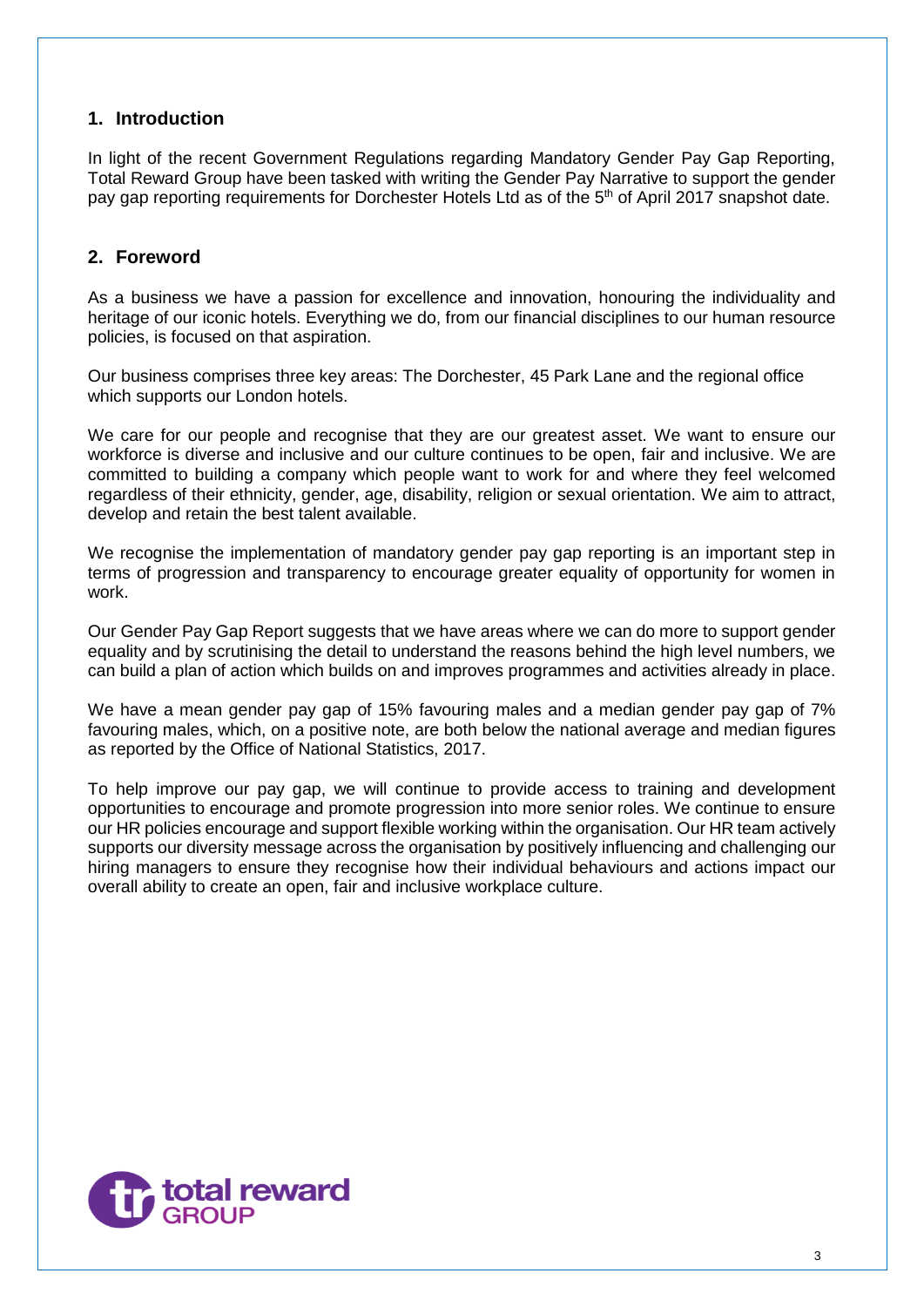## <span id="page-3-0"></span>**3. Gender Pay Gap**

Mean

Mandatory Gender Pay Gap Reporting applies to all private and voluntary sector employers in England, Wales and Scotland with at least 250 employees as of the 5<sup>th</sup> of April 2017 snapshot date. Those organisations are required to publicly report their gender pay gap metrics as follows on the government-sponsored website, **with the aim of eliminating the gender pay gap:**

| Mean gender<br>pay gap                                                   | Median gender<br>pay gap                                                                    | Gender bonus<br>gap                             |  |
|--------------------------------------------------------------------------|---------------------------------------------------------------------------------------------|-------------------------------------------------|--|
| Difference between<br>average hourly<br>earnings of males<br>and females | Difference between<br>median hourly<br>earnings                                             | Difference between<br>average bonus<br>earnings |  |
| Mean gender<br>bonus gap                                                 | Median gender<br>bonus gap                                                                  | Pay quartiles                                   |  |
| Difference between<br>median bonus<br>earnings                           | Proportion of male and<br>female employees<br>receiving bonus within<br>the 12 month period | Insight into career<br>paths                    |  |

As of the 5<sup>th</sup> April 2017 payroll, our mean gender pay gap stood at 15%, with our median gender pay at 7%, both of which currently favour males:

**Ill Pay Employees** 

£9.18

£8.92

£9.56

 $7%$ 

| <b>Median Hourly Pay Differences</b><br><b>Hourly Pay Differences</b> |         |                           |  |         |             |
|-----------------------------------------------------------------------|---------|---------------------------|--|---------|-------------|
|                                                                       |         | <b>Full Pay Employees</b> |  |         | <b>Full</b> |
|                                                                       | All     | £10.43                    |  | All     |             |
|                                                                       | Female  | £9.45                     |  | Female  |             |
|                                                                       | Male    | £11.15                    |  | Male    |             |
|                                                                       | Pay Gap | 15%                       |  | Pay Gap |             |

#### These are both below the national mean (17.4%) and median (18.4%) as reported by the Office of National Statistics, 2017.

The underlying reason behind the gap is predominantly due to the higher representation of women in more junior roles in our organisation and lower representation of women in more senior leadership roles. The Food & Beverage sector of the industry is typically male-dominated and this is reflected across our organisation, from chefs through to managers (35 of our 57 managers are male, half of whom sit in this business). When we look across our group, the majority of our roles are sourced from this industry. We also recognise that a large proportion of our female senior managers were on maternity leave during the relevant pay period and therefore their data has been excluded from the analysis. We are confident that all our HR processes and practices ensure that our people are not paid differently due to gender.

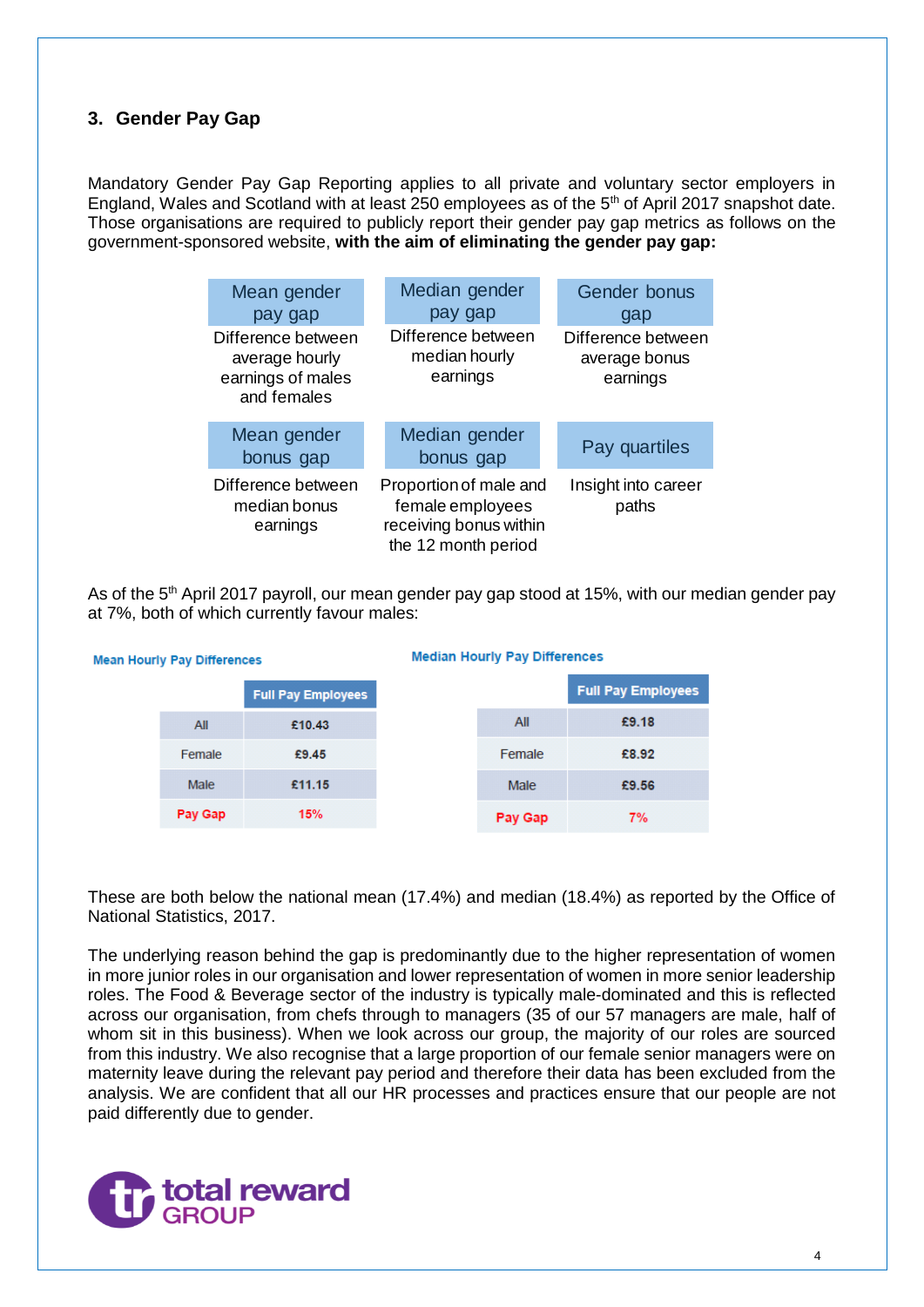Our mean bonus gap currently stands at 38% favouring males, with our median bonus gap favouring males at 61%. We have a similar proportion of male and female employees receiving a bonus:

| <b>Mean Bonus Differences</b> |                   |                                    |                      |         | <b>Median Bonus Differences</b> |                                    |                      |
|-------------------------------|-------------------|------------------------------------|----------------------|---------|---------------------------------|------------------------------------|----------------------|
|                               | <b>Mean Bonus</b> | Number receiving a<br><b>Bonus</b> | % Bonus Distribution |         | <b>Median Bonus</b>             | Number receiving a<br><b>Bonus</b> | % Bonus Distribution |
| Female                        | £2,796.79         | 298                                | 90%                  | Female  | £913.89                         | 298                                | 90%                  |
| Male                          | £4,494.69         | 422                                | 95%                  | Male    | £2,336.71                       | 422                                | 95%                  |
| Pay Gap                       | 38%               |                                    |                      | Pay Gap | 61%                             |                                    |                      |

The underlying reason for these gaps is predominantly due to a large number of males receiving higher bonus payments relative to a smaller female population, who are operating in more junior roles.

Discretionary performance-related bonuses are awarded and paid on an annual basis, taking account of company, business area and individual performance. As an equal opportunities employer, all our permanent employees, irrespective of their position, age, gender or ethnicity, are eligible for bonus.

Our gender distribution by quartiles, as defined by the regulations, show us that female employees are underrepresented in the top three quartiles, with the greatest difference being in the last quartile where we observe a broadly 66/33 split favouring male employees. Males are underrepresented in the first quartile.



We are committed to hiring the best talent for roles across our organisation and as part of this, we continue to actively create an environment where everyone is motivated to develop and progress through innovative HR policies and practices and an encouraging environment. While we continue to make real strides in this area, we recognise that we need to actively ensure our hiring managers reflect our strategic approach to diversity. We recognise the motivational importance of positive senior role models to inspire confidence and success and we are proud that half our senior management roles are occupied by females.